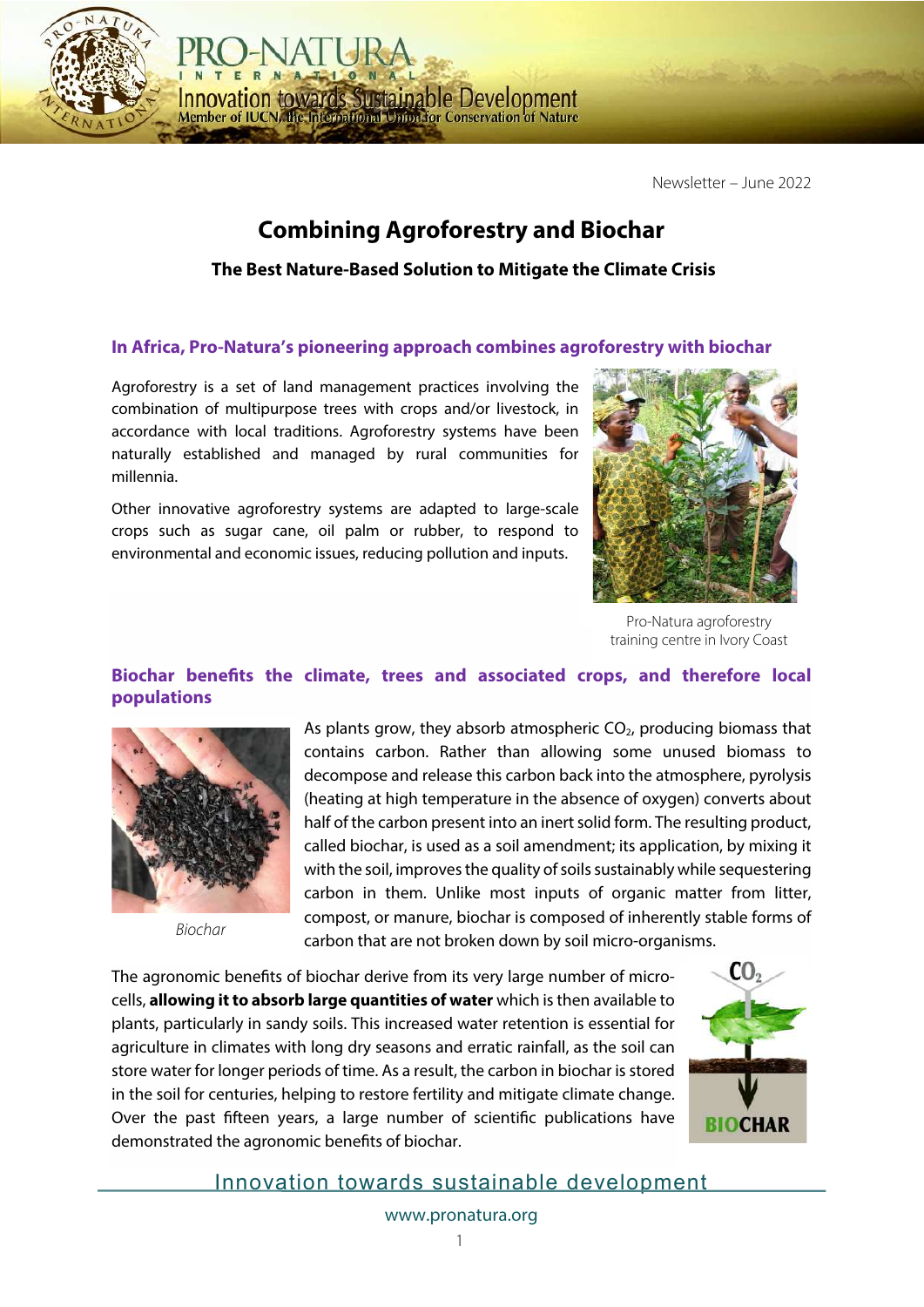**On the climate front, the 2018 IPCC special report** (www.ipcc.ch/report/sr15) cites biochar as a very promising technology for **large-scale carbon sequestration to combat climate change**, since it allows the long-term storage of carbon initially captured by plants from the atmosphere.

Pro-Natura was a pioneer of biochar in Africa, particularly in the Sahel, producing biochar from agricultural waste and by providing proof, through numerous projects, of the very high efficiency of this product on soils that were originally acidic and nutrient-poor.

**The effect of biochar on tree growth is very signifcant:** the main meta-analysis by Thomas and Gale (2015) shows an **average increase of 41% in tree biomass** across a variety of temperate and tropical trees, **with a much higherimpact on tropical trees, where the increase can reach 300%**



*Moringa Oleifera without biochar Moringa Oleifera with biochar*



#### **Biochar has also a positive impact on associated crops**

Our experience across different climates has shown that just one application, between 5 to 10 tonnes per hectare, can increase crop productivity by 50% to 200%. A single application provides and maintains long-lasting soil fertility benefits, as well as enhancing carbon sequestration.

Beyond carbon sequestration, biochar offers numerous other benefits:



• **Soil fertility:** Biochar can improve soil fertility, stimulating plant growth,

*Rice without vs rice with biochar (Senegal)*

which then absorbs more  $CO<sub>2</sub>$  in a positive feedback loop. It enhances the soil's biological activity, increases the pH of acidic soils, improves nutrient and water retention in soils, and increases organic matter.

Innovation towards sustainable development

www.pronatura.org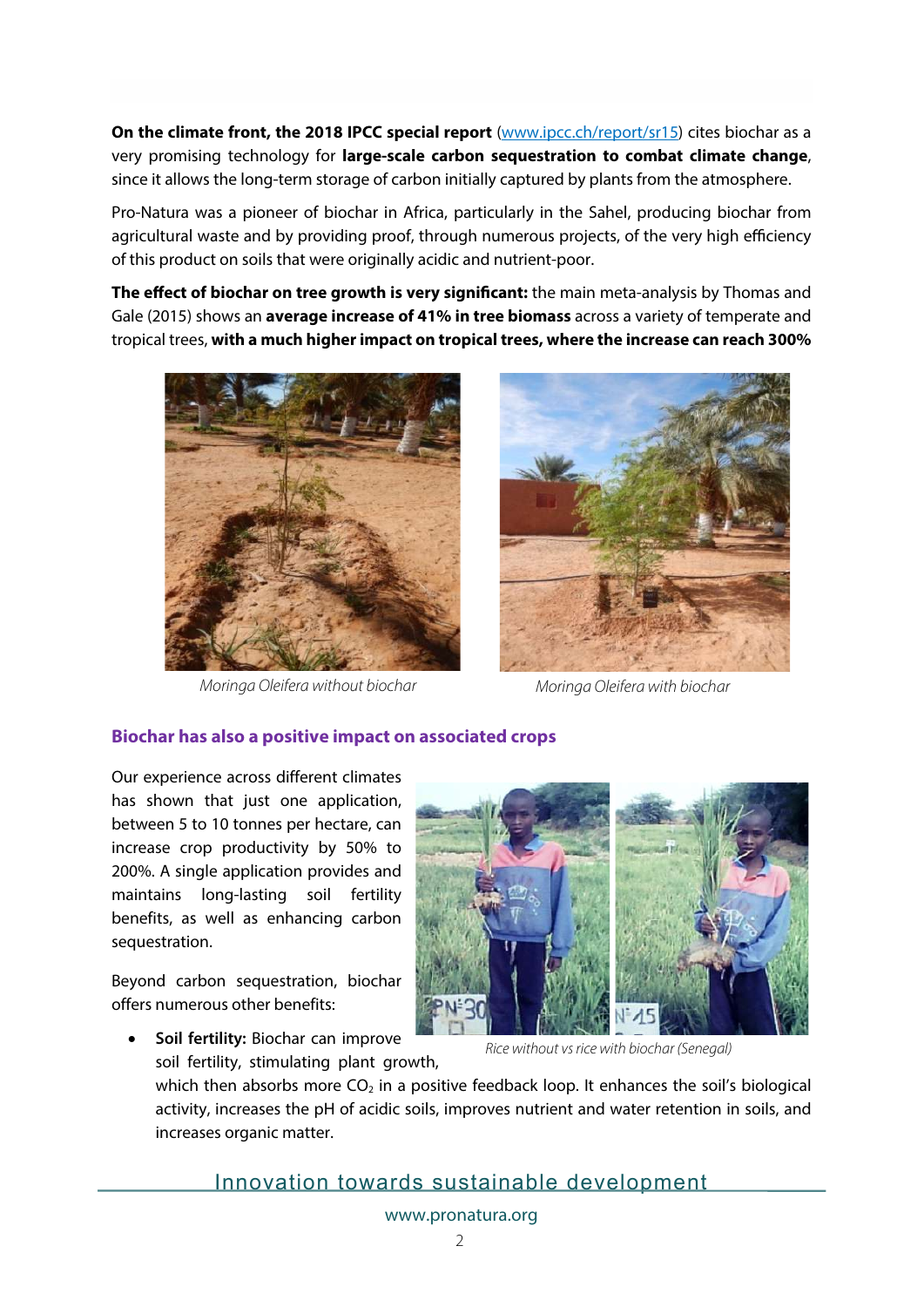- **Reduced emissions from feedstocks:** Converting agricultural and forestry waste into biochar can limit  $CO<sub>2</sub>$  and methane emissions otherwise generated by natural decomposition or burning of the waste.
- **Reduced fertilizer inputs:** Biochar can reduce the need for chemical fertilizers, resulting in reduced emissions of greenhouse gases from fertilizer manufacture, transport and use.
- **Reduced emissions from agricultural soils:** Biochar can reduce emissions of nitrous oxide  $(N_2O)$  and methane (CH<sub>4</sub>), two potent greenhouse gases released by cultivated soils.

## **As an animal feed additive, biochar rapidly improves animal health, feed efficiency and soil organic matter**

Health benefits include a rapid decrease in the incidence of diarrhoea, the eradication of allergies, the improvement of feed intake, and calmer animals. On feed efficiency, by passing through the digestive system, biochar becomes charged with plant nutriments, thus reducing leaching or gaseous emissions.

It also reduces CH4 emissions: feeding biochar to livestock at rates of 1% of the daily feed intake reduces CH<sub>4</sub> emissions by 12% (Leng et al., 2012).

It also avoids the contamination of soil from antibiotics and other pharmaceutical products, pesticides and other toxic substances in animal manure.

## **Agroforestry with biochar contributes significantly to REDD+ (Reducing Emissions from Deforestation and Forest Degradation)**

Pro-Natura has developed a **multi-dimensional computer model** that measures carbon sequestration in trees and soil, as well as the reduced emissions linked to renewable electricity co-generation with biochar production.

The model also helps optimise the income of local farming communities by advising them on climatesmart farming with the optimum mix of crops and trees.

One of the aims is to **massively scale up restoration of degraded and destroyed ecosystems** as a proven measure to fight the climate crisis and enhance food security, water supply and biodiversity.



Experiences from farmer trainings in Ghana, A UNIVERSITY OF GHANA / LEVENTIS FOUNDATION PARTNERS



*Can be downloaded from www.pronatura.org*

Innovation towards sustainable development

www.pronatura.org